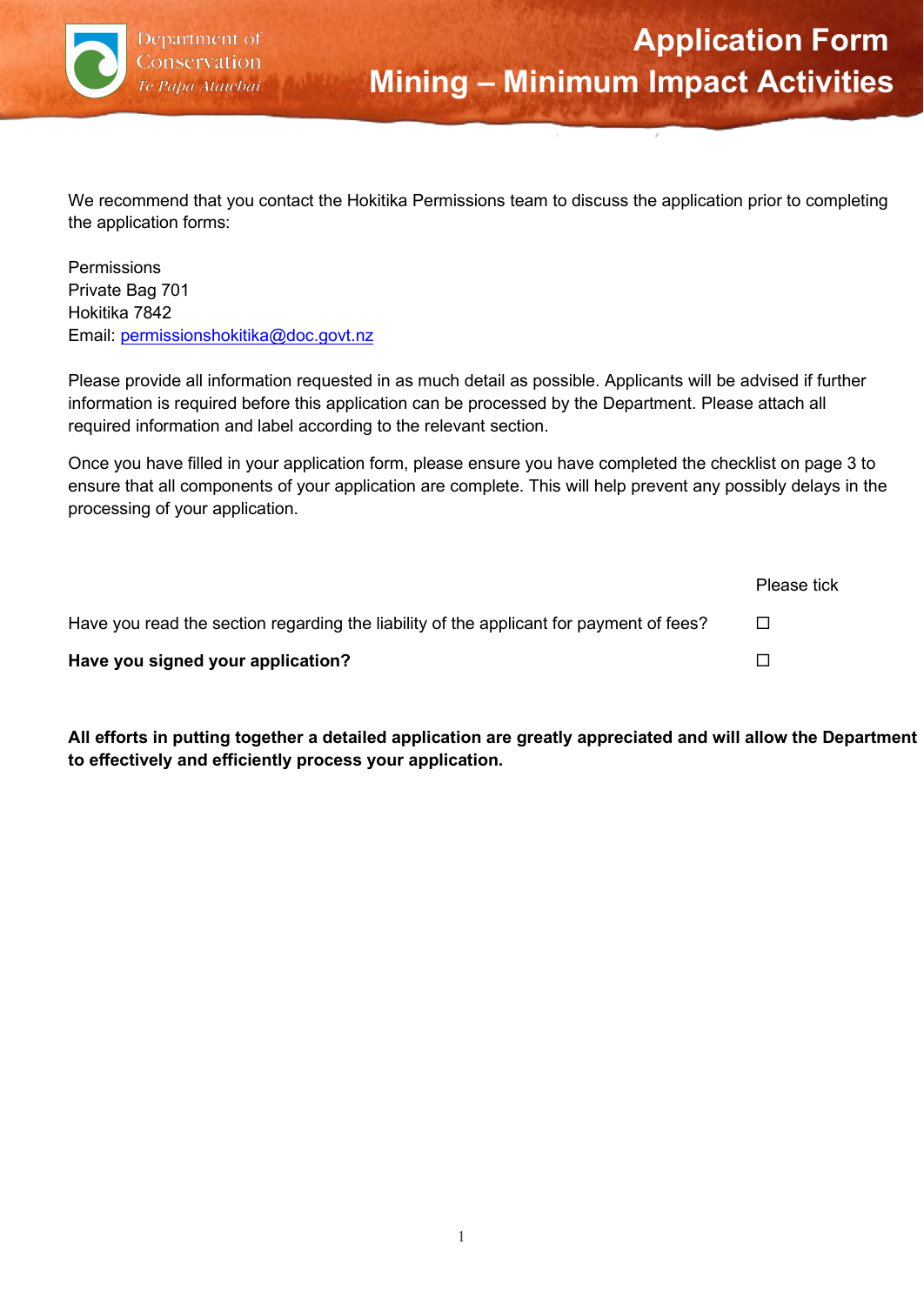# **A. Applicant Details**

| <b>Applicant Name</b><br>(full name of registered company<br>or individual)           |                                                                                          |                              |                   |              |                                |  |
|---------------------------------------------------------------------------------------|------------------------------------------------------------------------------------------|------------------------------|-------------------|--------------|--------------------------------|--|
| <b>Legal Status of</b><br>applicant (tick)                                            | Individual                                                                               | <b>Registered</b><br>Company |                   | <b>Trust</b> | Incorporated<br><b>Society</b> |  |
| Other (please specify full details)                                                   |                                                                                          |                              |                   |              |                                |  |
|                                                                                       | Please supply the company, trust or incorporated society registration number:            |                              |                   |              |                                |  |
|                                                                                       | If an individual please supply your date of birth (this is a unique identifier for you): |                              |                   |              |                                |  |
| <b>Trading Name</b><br>(if different from Applicant name)                             |                                                                                          |                              |                   |              |                                |  |
| <b>Postal Address</b>                                                                 |                                                                                          |                              |                   |              |                                |  |
| <b>Street Address (if different from</b><br><b>Postal Address)</b>                    |                                                                                          |                              |                   |              |                                |  |
| <b>Registered Office of Company or</b><br><b>Incorporated Society (if applicable)</b> |                                                                                          |                              |                   |              |                                |  |
| <b>Phone</b>                                                                          |                                                                                          | Websit                       |                   |              |                                |  |
| <b>Contact Person and</b>                                                             |                                                                                          |                              |                   |              |                                |  |
| <b>Phone</b>                                                                          |                                                                                          |                              | <b>Cell Phone</b> |              |                                |  |
| <b>Email</b>                                                                          |                                                                                          |                              |                   |              |                                |  |
| <b>Alternative Contact Person and role</b>                                            |                                                                                          |                              |                   |              |                                |  |
| <b>Phone</b>                                                                          |                                                                                          |                              | <b>Cell Phone</b> |              |                                |  |
| <b>Email</b>                                                                          |                                                                                          |                              |                   |              |                                |  |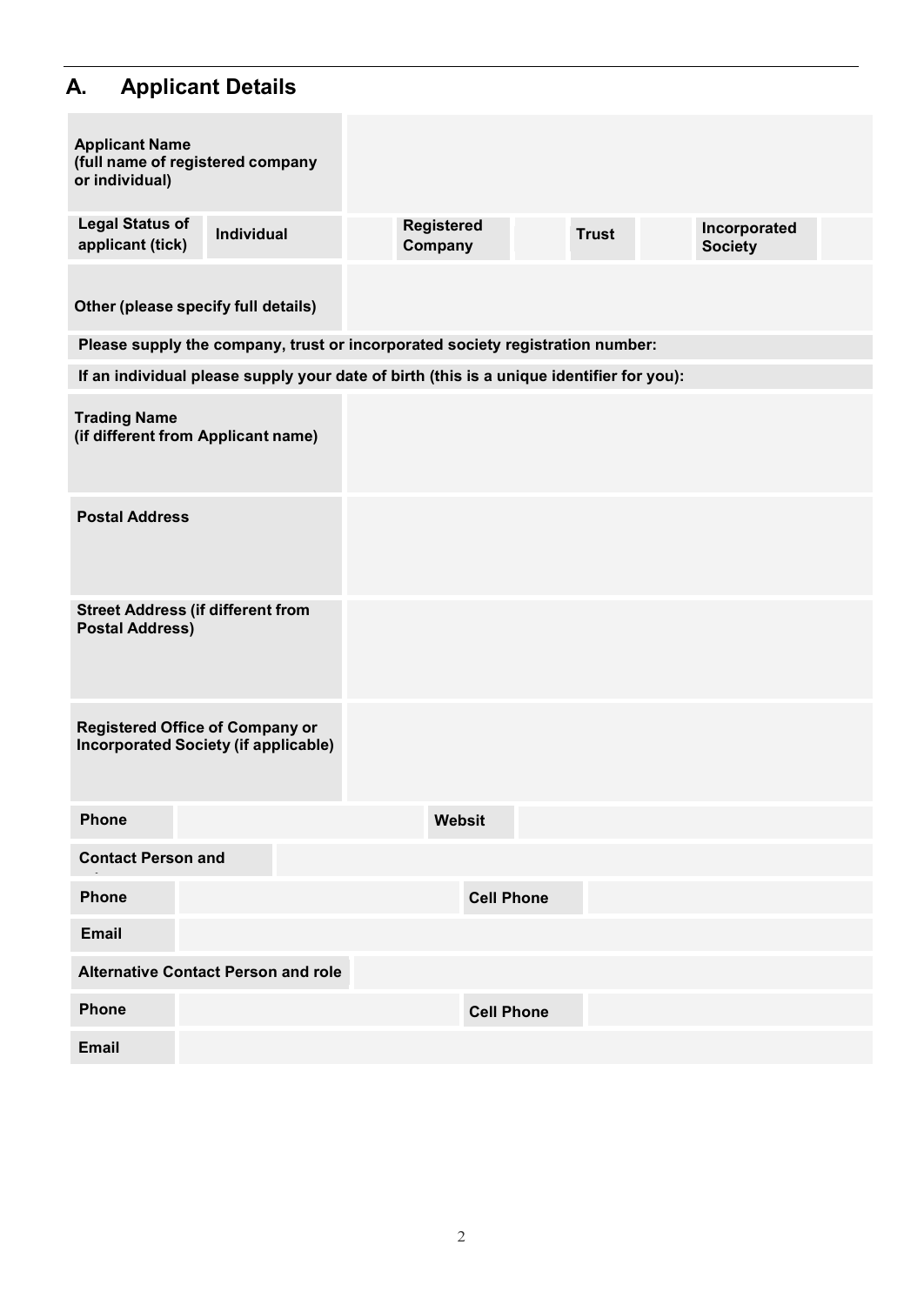## **B. Crown Minerals Act Permit Details**

You must hold a permit under the Crown Minerals Act to apply for consent for minimum impact activities on public conservation land, this cannot be granted until a permit has been granted by NZ Petroleum & Minerals.

| <b>Permit/Application Number</b> | <b>Permit type (Mining/Exploration/Prospecting)</b> | <b>Permit Area km</b> |
|----------------------------------|-----------------------------------------------------|-----------------------|
|                                  |                                                     |                       |
|                                  |                                                     |                       |

### **C. Application requirements and information**

Please attach a detailed application including all the requested information, and label according to the numbered section below. Please complete the checklist to ensure all relevant details have been provided in your application.

- **C1: Copy of Crown Minerals Act Permit attached (if granted).**
- **C2: Clear map/plan of application area attached.**
- **C3: Proposed activities attached.**
- **C4: Outline of consultation undertaken with whanau/hapu/iwi.**

|                                                             | Area sought for consent (include plan if required to define area) | $km^2/ha$ |
|-------------------------------------------------------------|-------------------------------------------------------------------|-----------|
| Description of area,<br>location and land<br>classification |                                                                   |           |

#### **D. Fees**

#### **Processing Fee:**

The processing fee will be \$500 plus GST (\$575 including GST) for straightforward applications, and \$850 plus GST (\$977.50 including GST) for complex applications.

Your application should be processed within 10 working days of receipt for straightforward applications and 22 working days for complex applications.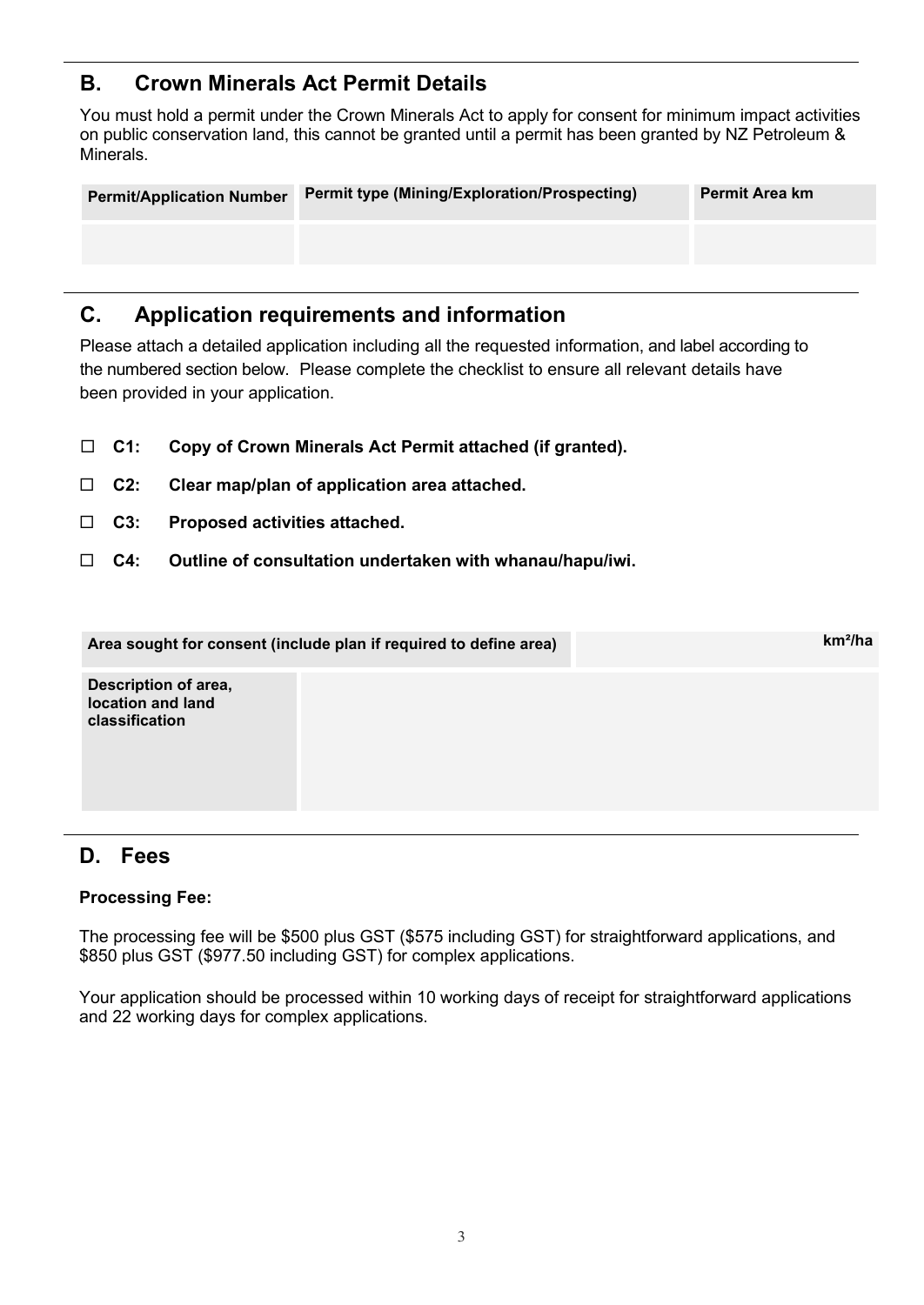#### **Terms and Conditions for an Account with the Department of Conservation:**

|                          | Have you ever held an account with the Department before? (Please tick) | Yes | <b>No</b> |  |
|--------------------------|-------------------------------------------------------------------------|-----|-----------|--|
| If yes, under what name? |                                                                         |     |           |  |

- 1. I/We agree that the Department of Conservation can provide my details to the Department's Credit Checking Agency to enable it to conduct a full credit check.
- 2. I/We agree that any change which affects the trading address, legal entity, structure of management or control of the applicant's company (as detailed in this application) will be notified in writing to the Department of Conservation within 7 days of that change becoming effective.
- 3. I/We agree to notify the Department of Conservation of any disputed charges within 14 days of the date of the invoice.
- 4. I/We agree to fully pay the Department of Conservation for any invoice received on or before the due date.
- 5. I/We agree to pay all costs incurred (including interest, legal costs and debt recovery fees) to recover any money owing on this account.
- 6. I/We agree that the credit account provided by the Department of Conservation may be withdrawn by the Department of Conservation, if any terms and conditions of the credit account are not met.
- 7. I/We agree that the Department of Conservation can provide my details to the Department's Debt Collection Agency in the event of non-payment of payable fees.

# **Declaration**

I certify that the information provided on this application form and all attached additional forms and information is to the best of my knowledge true and correct.

**Note: The Minister can vary any minimum impact activities granted if the information given in this application contains inaccuracies.**

| <b>Signature (Applicant):</b> | Date: |
|-------------------------------|-------|
| <b>Signature (Witness):</b>   | Date: |
| <b>Witness Name:</b>          |       |
| <b>Witness Address:</b>       |       |

This application is made pursuant to Section 59 of the Crown Minerals Act 1991.

Applicants should familiarise themselves with the relevant provisions of the Conservation Act 1987 and the Crown Minerals Act 1991.

The purpose of collecting this information is to enable the Department to process your application. The